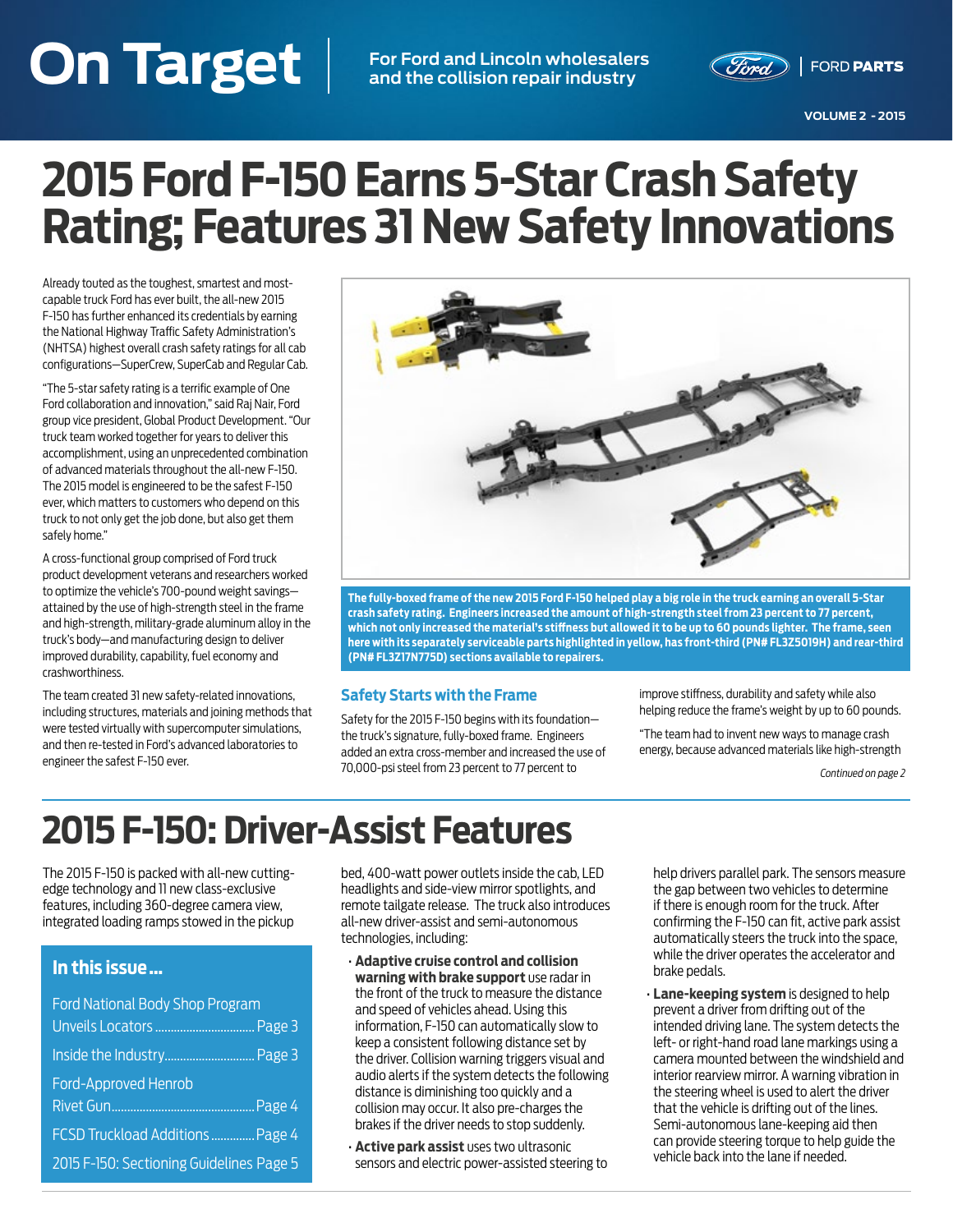# <span id="page-1-0"></span>**F-150 Earns NHTSA's 5-Star Rating**

**2**

#### *[Continued from page 1](#page-0-0)*

steel behave differently," said Matt Niesluchowski, Ford truck safety manager. "We found that changing certain shapes led to a weight reduction, while also improving crash performance."

Safety engineers also developed a patented 12-corner front crush horn to dissipate more energy in a front impact. The uniquely shaped structure helps manage crash forces so the frame buckles predictably to keep those forces away from occupants in the cabin.

#### **Safety Improvements to the Aluminum-Alloy Body**

Ford's advanced research and safety teams worked together to engineer F-150's high-strength, militarygrade, aluminum-alloy body structure to manage what happens to the body in the event of a crash.

The truck's cab features hydroformed roof rails that constitute a cage-like structure around the doors, extruded roof bows to provide lateral strength across the top of the cab, and extruded rocker rails near the bottom to reinforce lower-body strength.

How various parts of the truck were joined also yielded safety improvements. In many cases, welding was not the most effective way to join parts, so the team developed and patented methods to connect parts using high-strength adhesives, resulting in a structural strength equal to or greater than that of traditional welds.

In addition to the strong frame and body, other safety features on the 2015 F-150 include:



**Every component seen in the image of the 2015 F-150 above is made of high-strength, military-grade aluminum alloy. The orange-colored parts are hydroformed aluminum, with the roof rails creating a cage-like structure around the doors. The red-colored rocker panel—seen here on Super Crew Cab—is an extrusion, which provides increased lower-body strength.**

- New, advanced restraint system that includes an adaptive steering column that adjusts energy management depending on occupant size and safety belt usage; dual-stage airbags and side-curtain airbags are included
- Safety belt pretensioners added to the belt-anchor side that further tighten the lap belt around front seat occupants, keeping them in a more secure spot early in the event of a crash
- Curve Control, a technology that will slow the vehicle when it senses the truck is going too fast for a particular curve
- Available inflatable rear safety belts for Super-Crew®—a segment-first feature

Engineered to be the safest F-150 ever, with 31 new safety innovations and now NHTSA's 5-star overall rating, the 2015 model is proving to be the toughest, smartest, most-capable F-150 ever as well.

# **2015 NORTHEAST® Show**



**Ford once again proudly displayed its 2,000-square-foot booth at the 2015 NORTHEAST**® **Automotive Services Show in Secaucus, New Jersey, this past spring. Representatives from Ford Service Engineering Operations, Ford Customer Service Division Collision Marketing and Assured Performance were on-hand to meet with show attendees—including dealer and independent collision repairers and shop owners, other industry insiders and consumers—with the focus being the unique repair characteristics of the high-strength, military-grade, aluminum-alloyequipped 2015 F-150 and Ford's National Body Shop Program.** 



**Also at the 2015 NORTHEAST**® **Show, Ford engineer Larry Coan led several well-attended presentations on the repairability options on the 2015 F-150. The presentations detailed the primary 6000-series aluminum alloys that the truck is made from, specifically 6111 and 6022 aluminum alloys—high-strength, military-grade aluminum alloys that are unique to the vehicle. The approved repair procedures for the truck were also highlighted, including the availability of the 51 instruction sheets, which come packaged with any part that needs to be installed with rivets and/or adhesives, and provide highly-detailed information for repairers.**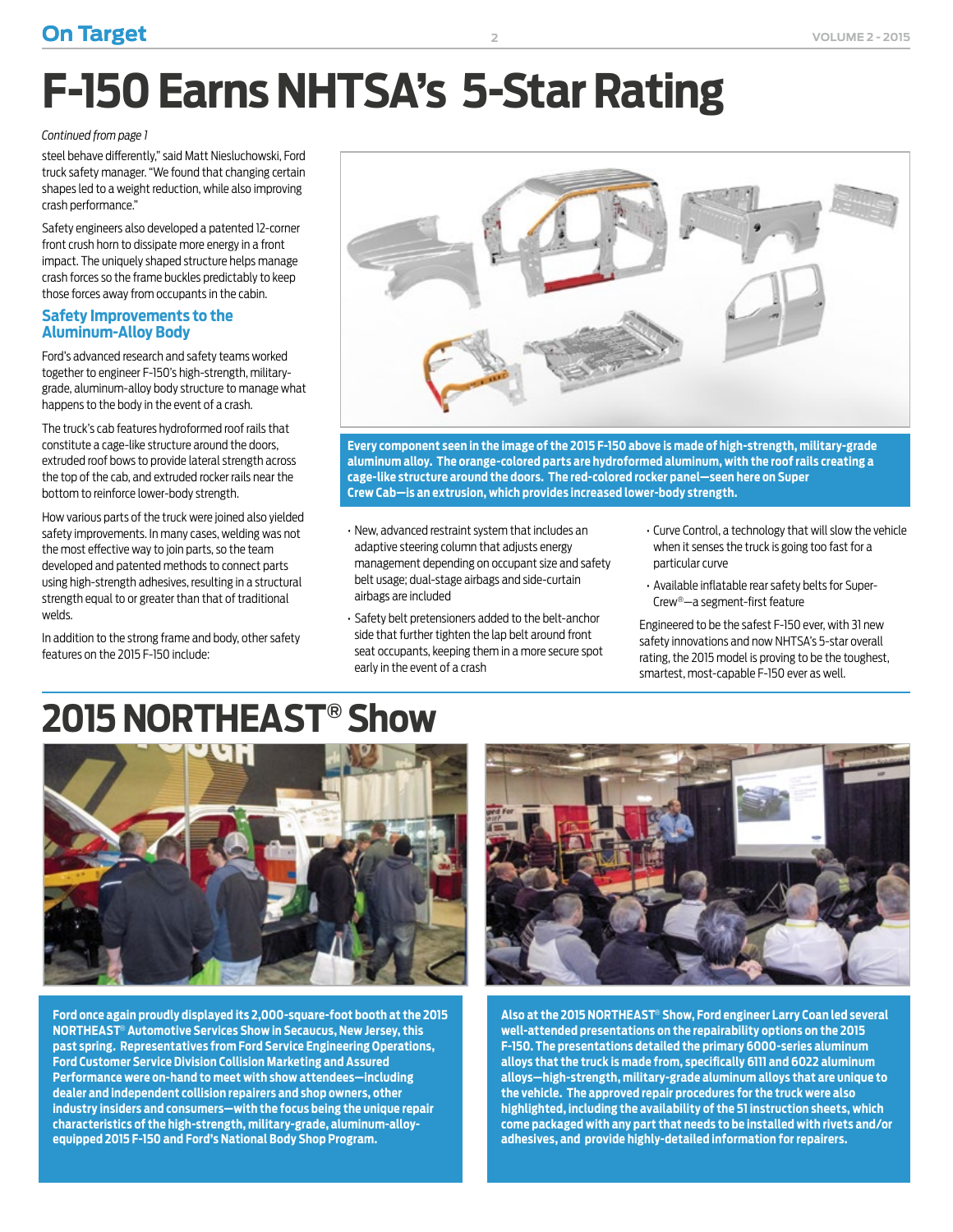<span id="page-2-0"></span>The Ford National Body Shop program, developed in conjunction with Assured Performance, is designed to not only set high standards for quality collision repairs, but also to provide shops that have invested in having the right tools, equipment, training and facilities the ability to differentiate themselves from the masses of other repair facilities.

In today's online world, one of the best ways to do that is by improving visibility with both owners and insurers through listings on multiple auto body locators, including *[FordCertifiedShop.](http://www.fordcertifiedshop.com/) [com](http://www.fordcertifiedshop.com/)*. Better than a basic Internet search, which will pull up any collision shop that pays for search results regardless of the quality of their repair work, potential Ford National Body Shop network customers know that shops found on any of these specialized search engines—both Ford dealer shops and independent collision repairers—have made the commitments needed to properly repair their vehicle with regard to fit, finish, durability, safety and value.

With auto body locators tailored for the specific needs of both consumers and insurers, participating network collision shops get personalized micro-sites on each, allowing customers to make appointments, look at pictures of the facility and get other pertinent information about the shop.

For insurers working with their customers on a claim, the introduction earlier this year of the Advanced Repair Capable (ARC) Certified Shop Locator (*[CertifiedBodyShop.info](http://www.certifiedbodyshop.info)*) provides them with a secure portal that addresses their particular needs, listing body shops that are certified by Assured Performance and officially

certified-recognized by the various participating auto manufacturers, including Ford Motor Company.

"With the mass introduction of aluminum alloy and other advanced materials in the designs of the new vehicle models, it is critical to assist both insurers and consumers with identifying the shops that have the technical ability," said Aaron Clark, vice president of technical compliance for Assured Performance. "We've already seen evidence of what can happen when an untrained and illequipped shop is selected."

Along with placement on the auto body locators, participating Ford National Body Shop network locations receive official Ford signage, press releases provided to their local media outlets and several other tools aimed at helping them market

themselves to potential customers. For more information on the program, visit *[CertifyMyShop.com](http://www.certifymyshop.com/)* or call (949) 221-0010.

#### **Ford National Body Shop Program Locators**

- *[www.fordcertifiedshop.com](http://www.fordcertifiedshop.com/)*
- *[www.autobodylocator.com](http://www.autobodylocator.com)*
- *[www.bodyshoplocator.com](http://www.bodyshoplocator.com)*
- *[www.certifiedbodyshop.info](http://www.certifiedbodyshop.info)* – Insurer site
- *[www.owner.ford.com](http://www.owner.ford.com/dealer-locator.html#/)*
- Ford owners' site



### **INSIDE THE INDUSTRY**

#### **Legislative Updates – Class A Shops & Counterfeit Airbags**

A bill in **Rhode Island** creating **two levels of collision repair shops** has become law. The measure (SB 783 / HB 5491) establishes "Class A" and "Class B" shops, with Class A shops required to be certified to repair and refinish "aluminum, high strength steel, and other metal or alloy" by at least one OEM. The bill also requires insurers to conduct labor rate surveys for each level, but doesn't bind insurers to those survey rates.

In **New Mexico**, the governor has signed a bill (HB 328) into law making it a crime to import, manufacture, sell or install a **counterfeit airbag** in a vehicle. The state becomes the seventh to enact such legislation.

#### **NTSB Renews Call for Collision-Avoidance Systems**

The National Transportation Safety Board has once again asked the National Highway Traffic Safety Administration to mandate that vehicle manufacturers include collision-avoidance systems as standard equipment on all new vehicles. The NTSB recommends that requirement start with collision warning systems, and that automatic emergency braking should be added once NHTSA completes standards for those systems.

The NTSB says about 87 percent of the deaths and injuries suffered in rear-end crashes each year could be prevented or lessened if the vehicles had collision-avoidance systems. The report shows only four of 684 passenger vehicles included a collision-avoidance system as standard equipment in 2014.

#### **DOT Accelerates V2V Rules**

U.S. Transportation Secretary Anthony Foxx has announced the government is speeding up

development of its proposed regulations for vehicle-to-vehicle (V2V) communications, saying a proposal will go to the White House by the end of this year, and that a final regulation could be in place by the end of 2017. The federal government believes V2V technology could eventually reduce vehicle crash deaths by up to 80 percent.

#### **Acquisitions for ABRA and Berkshire Hathaway**

ABRA Auto Body & Glass has announced the acquisition of Kadel's Auto Body, with 23 locations in Oregon, Washington and Idaho. The purchase will push ABRA to more than 300 shops in 23 states.

Elsewhere, Berkshire Hathaway—parent company of insurance giant GEICO—has completed its purchase of the Van Tuyl Group, the nation's largest privately held dealership group and second-largest dealer collision shop operator. The dealership group boasts over 100 franchises in 10 states and will now be known as Berkshire Hathaway Automotive.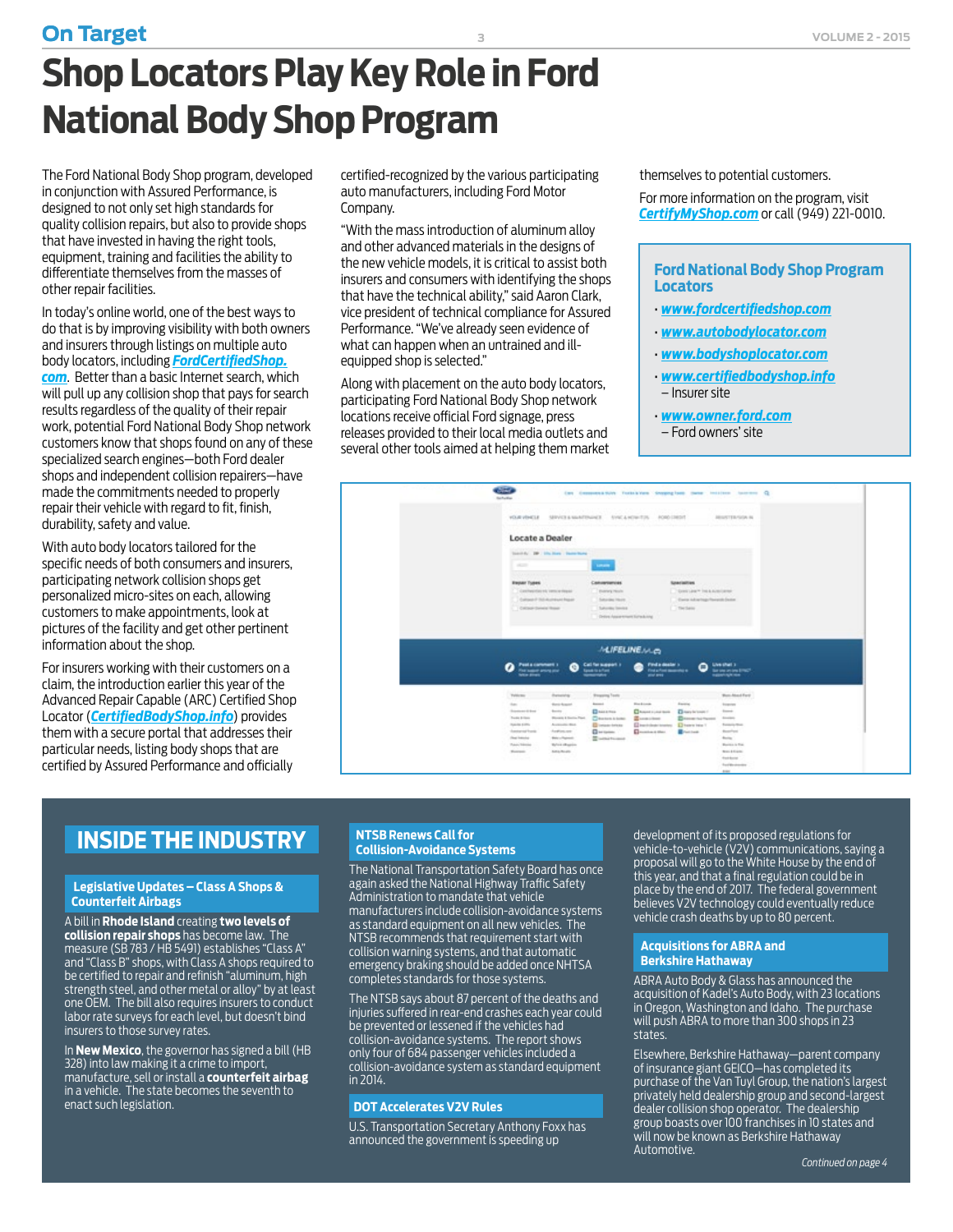<span id="page-3-0"></span>While the all-new Ford F-150 was built with repairers in mind to allow for a smooth transition in terms of overall repairability, some of the truck's unique characteristics called for the use of specialized tools. Two such tools, both of which are Ford-approved for use on the truck, include the ProSpot PR-5 Riveter and the HENROB Mark V RivLite Self-Pierce Riveting Tool.

The HENROB Mark V RivLite (Rotunda Part # 380-10192-006)—a portable, battery-powered version of the equipment Ford utilizes in production of the truck—uses a cold-joining process to fasten two or more sheets of material by driving a rivet through the top sheet(s) and upsetting the rivet, under the influence of a die, into the lower sheet without piercing it.

The tool accepts HENROB SPRs, which come on a handy cassette-tape reel in which rivets are

collated on a tape and fed through the nose of the tool, reducing the time and effort needed to install each rivet. The tool also cleanly removes rivets without producing shavings or metal flakes.

#### **Key Features:**

- 360-degree rotating C-frame for jointaccess convenience
- Accepts HENROB belt-collated self-pierce rivets
- 18-volt lithium-ion battery provides about 200 actuations per charge and a 30% faster cycle time than nickel-cadmium batteries
- Battery charges in approximately 20 minutes
- Automatic retraction once set force is obtained • Sets and removes HENROB self-pierce

Ford Customer Service Division (FCSD) has added 77 new parts to its Collision Parts Truckload Program, including parts for the popular F-series, Focus, Fiesta and Flex vehicle lines. List prices were reduced on the new parts by an average of 14 percent. The long-running program has been instrumental in helping collision repairers deliver high-quality, cost-effective repairs to their

 "We created the program to assist everyone involved in the collision repair process—insurance companies, body shops and Ford consumers," said George Gilbert, Truckload Program manager for

- rivets (SPRs) • Operator-adjustable force from 20kN
- (14,750 ft. lbs.) to 50kN (36,800 ft. lbs.)

• LED indicator provides the operator with battery charge and tool maintenance alerts

#### **Kit Contains:**

- Padded case with foam inserts
- 120-volt battery charger
- Spare 18-volt battery
- Two #40 Spanner wrenches
- Three Allen wrenches (2.5mm, 3mm and 5mm)
- Operation and instruction manual
- Custom 2015 F-150 die set
- Shoulder strap
- Insertion tooling
- Removal tooling (removal nose assembly and push-out removal die)

For more information, visit *[onerotunda.com](http://www.onerotunda.com)* or *[henrob.com](http://www.henrob.com)*. *On Target* will feature the ProSpot PR-5 Riveter in its next issue.

### **CLARIFICATION**

In the last issue of *On Target* (2015 – Vol. 1), we included a story entitled, "Ford Updates Refinish Information," detailing the updated supplementary information for refinish paint systems approved by Ford Motor Company.

It has come to our attention that PPG's approved paint systems were listed incorrectly. They should have been listed as follows:

PPG Paint Systems

• PPG

• Nexa Autocolor

We apologize for any confusion and have subsequently corrected that volume of *On Target*. For more information, visit *[FMCDealer.](https://www.wslx.dealerconnection.com) [com](https://www.wslx.dealerconnection.com)* or *[PPG.com](http://www.PPG.com)*.

### **INSIDE THE INDUSTRY**

*[Continued from page 3](#page-2-0)*

#### **Dealers with Body Shops on the Rise**

The National Automobile Dealers Association reports the number of dealers operating on-site body shops increased to approximately 39 percent last year, up from 36 percent in 2013. NADA says those shops accounted for \$7.53 billion in collision repair work, up from \$7.03 billion the year before.

Meanwhile, according to the U.S. Bureau of Labor Statistics, the number of independent collision repair shops stood at 33,770 in 2013, an increase of only seven from 2012.

#### **Smartphone Behavior While Driving**

The percentage of crashes involving cell phones is up for the third straight year. That's according to an estimate by the National Safety Council, which puts the figure at 27 percent, up one percentage point

from last year. The NSC says 21 percent of crashes involve talking on the phone, while texting accounts for six percent.

The 77 part additions include seven wheels, two radiators, 19 grilles, eight exterior lights, four

A new survey by AT&T, meanwhile, finds 28 percent of drivers between the ages of 16 and 65 use their smartphones to surf the internet while driving, 27 percent visit Facebook, 17 percent take selfies, 14 percent use Twitter and 10 percent use Skype or another video chat app. Among those using Twitter, 30 percent report they tweet while driving "all the time."

#### **VMT Reaches New Record**

customers for almost 20 years.

FCSD.

Spurred by low gas prices, Americans hit the road more than ever before early this year. Travel for April reached a record 267.9 billion miles—the highest number ever recorded for that month, according to figures from the U.S. Department of Transportation. For the first four months of the year, the total vehicle miles traveled hit a new record of 987.8 billion miles, topping the previous record holder of 965.5 billion vehicle miles set in April 2007.

brackets, 12 fender shields, six mirrors, three steel bumpers, four bumper bars, three isolators, five step pads and four fascias.

"The Truckload Program has grown substantially over the years, currently numbering over 500 of the most in-demand Ford original equipment collision replacement parts, all at competitive prices," said Gilbert.

Another recent change is a new e-mail address for the Ford Collision Parts Hotline—

*[cphelp@fordcrashparts.com](mailto:cphelp@fordcrashparts.com)*. The Hotline is available to anyone looking for information about genuine Ford parts, the Collision Parts Truckload Program—including a complete list of the parts currently available—or any other Ford collision parts program.

#### **NABC's Recycled Rides Going Strong**

The National Auto Body Council says its Recycled Rides program donated 200 vehicles to worthy individuals and families in 2014, including more than 100 that went to military service members and veterans. NABC says the program has donated nearly 1,000 vehicles since its inception in 2007. Visit *[NABC/Recycled Rides](http://www.nationalautobodycouncil.org/programs/recycled-rides/)* for more information.

#### **New Record for Collision Industry Donations**

The Collision Repair Education Foundation reports it was able to provide more than \$13 million in support to high school and college collision repair programs last year. The new record pushes CREF's total past \$30 million in donations since 2008.

#### **NDABA Joins SCRS**

The North Dakota Auto Body Association has announced a state-level affiliation with the Society of Collision Repair Specialists. The NDABA was founded in 1983 and becomes SCRS' 46th affiliate association.

### **Ford Updates Truckload Program and CPHelp Hotline**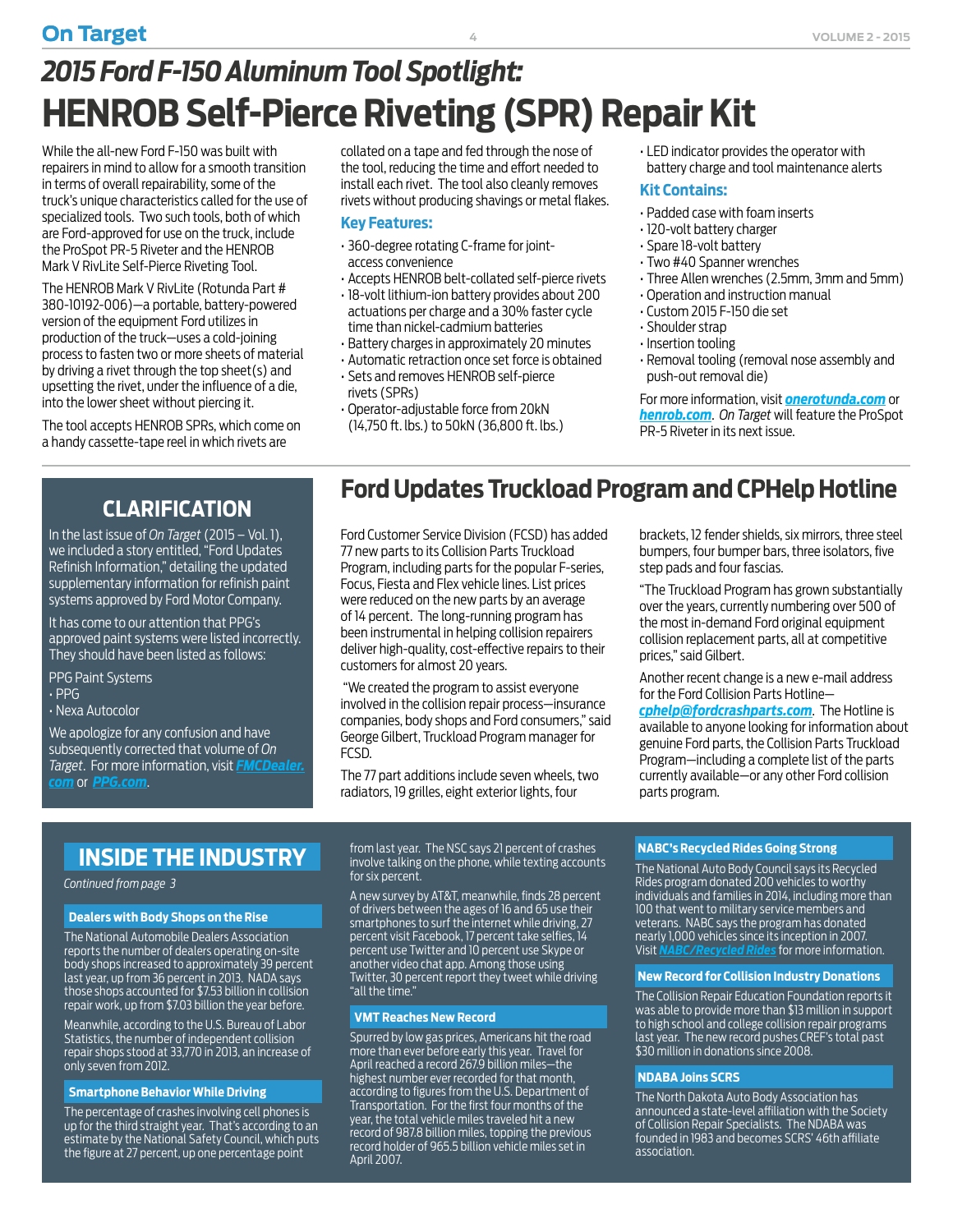# <span id="page-4-0"></span>**Feature Vehicle: 2015 F-150**

The all-new Ford F-150 continues to lead and innovate. Built with high-strength, militarygrade aluminum alloy in the body and an improved, high-strength steel frame, it's proving to be the toughest, smartest, mostcapable F-150 yet. Here are some vital details for the truck, followed by valuable repair information on how to properly section the vehicle.

#### **Engines:**

- 2.7L EcoBoost® 4x2; EPA-estimated rating of 19 city/26 hwy/22 combined mpg.\*
- Horsepower: 325; Torque: 375 lb.-ft.; Max. Towing: 8,500 lbs.; Max. Payload: 2,250 lbs.
- 3.5L V6 Ti-VCT 4x2; EPA-estimated rating of 18 city/25 hwy/20 combined mpg.\*
- Horsepower: 282; Torque: 253 lb.-ft.; Max. Towing: 7,600 lbs.; Max. Payload: 1,910 lbs.
- 5.0L V8 Ti-VCT 4x2; EPA-estimated rating of 15 city/22 hwy/18 combined mpg.\*
- Horsepower: 385; Torque: 387 lb.-ft.; Max. Towing: 11,100 lbs.; Max. Payload: 3,300 lbs.
- 3.5L EcoBoost 4x2; EPA-estimated rating of 17 city/24 hwy/20 combined mpg.\*
- Horsepower: 365; Torque: 420 lb.-ft.; Max. Towing: 12,200 lbs.; Max. Payload: 3,270 lbs.

#### **Transmissions:**

- Electronic six-speed automatic with tow/haul mode
- Six-speed SelectShift® Automatic with progressive range select

**Trims:** 

XL, XLT, Lariat, King Ranch, Platinum

#### **Body Structure Components:**

- High-strength, military-grade, aluminum alloy
- Extruded aluminum rocker panel reinforcement on SuperCrew Cab
- Steel hood hinges
- 501-26 Body Repairs Vehicle Specific Information and Tolerance Checks 2015 F-150 • Body-side outer panels constructed of aluminum alloys
- Bolted, removable front fenders, hinged doors and hood
- **Special Tool(s) / General Equipment** Bonded and riveted aluminum-alloy body Self-Piercing Rivet (SPR) Remover/Installer panels
- Mastic pads used on floor pan for sound MIG/MAG Welding Equipment deadening

*\*actual mileage will vary*

#### 2015 F-150 Body Panel Sectioning Guidelines **Procedures Procedures** Procedures Procedure **NOTICE: Do not begin removal of the vehicle body side until the replacement panel is available for reference. NOTICE: Do not carry out body side sectioning repairs in areas of door hinge, safety restraints or striker anchoring points. Welding within 50 mm (1.96 in) of door hinge or striker locations may compromise structural integrity during a collision.**

Below is an outline for common sectioning procedures for all cab variations of the 2015 F-150. *Please note that the illustrations below are intended as a general guideline and are not all-inclusive.* For more in-depth repair information, for this and other Ford vehicles, please consult the Ford Workshop Manual, Section 501-26: Body Repairs—Vehicle-Specific Information and Tolerance Checks, located at *[Motorcraftservice.com](http://www.motorcraftservice.com)*. Blind Rivet Gun

# **Special Tools / General Equipment**

- Self-Piercing Rivet (SPR) Remover/Installer
- **Belt Sander**
- $\cdot$  Blind Rivet Gun
- Air Body Saw Air Body Saw
- MIG/MAG Welding Equipment MIG/MAG Welding Equipment
	- Seam Sealer TA-2-B **Name Specification**

#### **Do not begin removal of the vehicle body-side until the replacement panel is <u>Available for reference.</u> The vehicle body side until the replacement parallel body side until the replacement parallel body side until the replacement parallel body side until the replacement parallel body side until th**



**NOTE:** Do not carry out body-side sectioning **Example 1** repairs in areas of door hinge, safety restraints or striker anchoring points. Welding within 50 mm (1.96 in.) of door hinge or striker locations may compromise structural integrity during a collision.

**and Materials and Material Procedures Procedure revision** distribution date: 09/22/2014 1. Restore the vehicle dimensionally to predamage condition. (Refer to Ford Workshop http://www.fordservicecontent.com/Ford\_Content/vdirsnet/workshop/O... Manual, Body and Frame, Section 501-26 **RODIG: Body Repairs—Vehicle Specific Information Special Tools / General Equipment** and Tolerance Checks, Description and and and plug we **integration**. **NOTE:** The following illustrations are intended as a general guideline and are not all inclusive.

> **NOTE:** As a general rule, sectioning cut **points should be chosen to result in the** smallest repair area possible.

> > 2. De-trim the vehicle as necessary and remove any SPR or FDS from the area to be repaired, using the self-piercing rivet (SPR) remover/ installer and belt sander.

#### **NOTE:** During assembly, use an SPR where possible. This will produce a higher-quality repair. **NOTICE: Do not carry out body side sectioning repairs in areas of door hinge, safety restraints or striker anchoring points. Welding within 50 mm (1.96 in) of door hinge or striker locations may compromise structural**

3. Using the air body saw, remove only as much of the *outer* body-side as necessary.



- **Parage 3** 4. Where possible, create a lap-joint backer **NOTE:** Plate from an unused portion of the old or replacement panel. This will create a stronger joint. Use the SPR remover/installer, the blind rivet gun and MIG/MAG welding equipment. (Refer to Ford Workshop Manual, Joining Techniques, Section 501-25 Body Repairs—General Information, General Procedures).
- 5. Rough finish all sectioning joints with fibrebased body filler; final finish sectioning joints and Tolerance Checks, Description and ware to and plug welds with conventional body filler.
	- 6. Properly seal all joints to prevent moisture intrusion, using seam sealer TA-2-B. Water and moisture migrate toward horizontal joints and corrosion tends to occur more rapidly in these areas.
	- 7. Proceed with the refinishing process using a Ford-approved paint system and manufacturers' recommendations.
	- 8. Restore corrosion protection. (Refer to Ford Workshop Manual, Corrosion Prevention, Section 501-25 Body Repairs—General Information, General Procedures).
	- 9. Reinstall vehicle trim as necessary.



Restore the vehicle dimensionally to pre-damage condition. *Regular Cab SuperCab SuperCrew*® *Cab*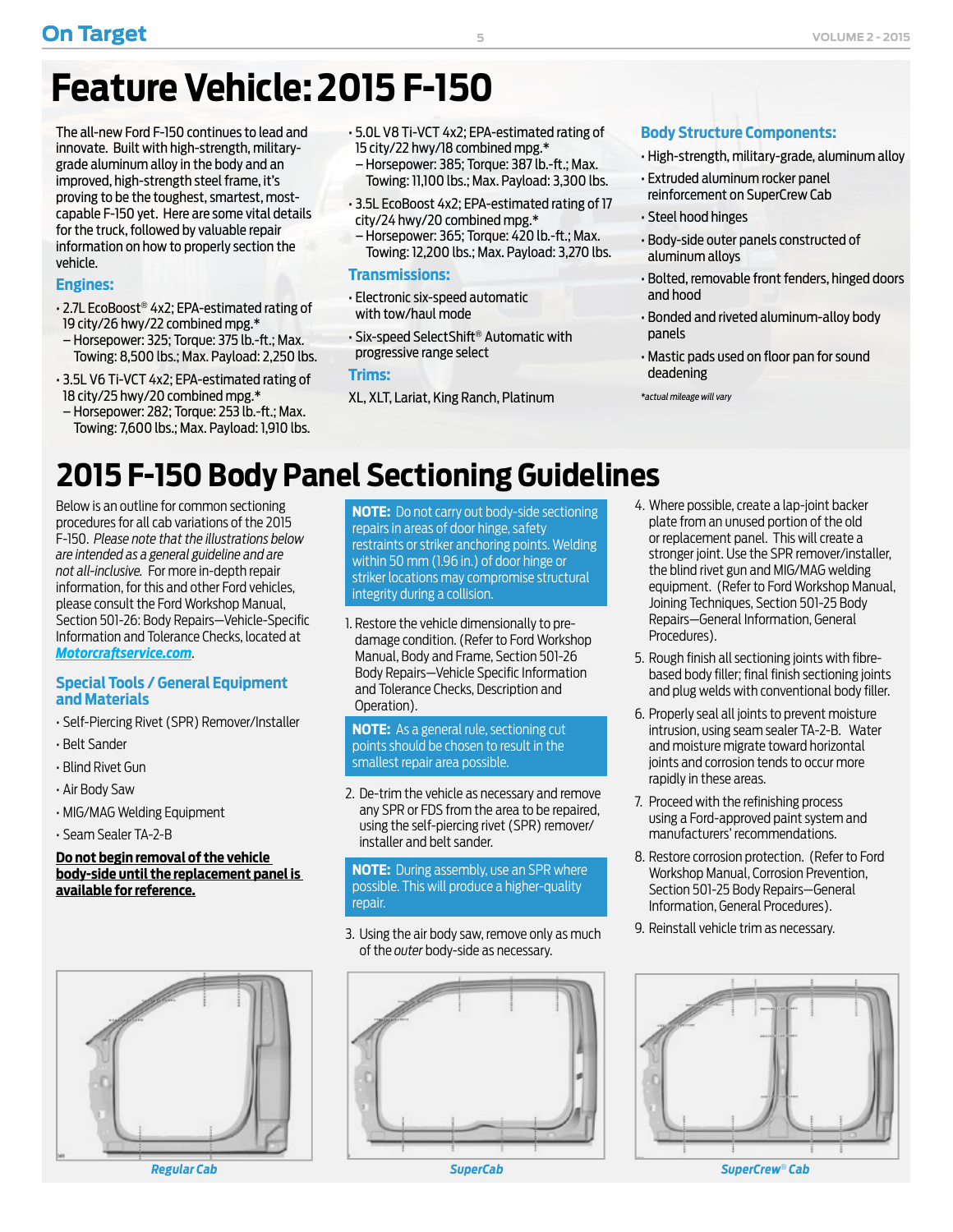# Get it right.



# From the source.

#### Ford and Lincoln Dealers are the one-stop source for all of your collision repair needs.

Not only are they a great source for technical and repair information, their Ford Motor Company Genuine Parts can help your body shop reduce cycle time, improve relationships with insurance companies and satisfy customers. So call your local Ford or Lincoln Wholesaling Dealership today for all your Genuine Parts needs.



FORD PARTS

### SHARE YOUR **THOUGHTS**

The purpose of **On Target** is to provide Ford and Lincoln dealership parts departments and independent collision repair shops with the general and technical information needed to deliver efficient, high-quality repairs to Ford, Lincoln and Mercury vehicle owners. In addition, information on parts wholesaling policies and procedures, and collision repair industry activities will also be featured. On Target is scheduled to be published three times a year.

Your comments and article ideas are welcome. You can contact **On Target** through e-mail at: *[cphelp@fordcrashparts.com](mailto:cphelp%40fordcrashparts.com?subject=)*.

Additional copies of **On Target** are available through Ad Creator or *[FMCDealer.com](https://www.wslx.dealerconnection.com)*. Independent collision repair shops should contact their Ford or Lincoln wholesaling dealer. On Target is also available free of charge at *[Motorcraft.com](http://Motorcraft.com)* under technical resources / quick guides.

## On Target

Produced for Ford and Lincoln wholesaling dealers and their collision repair customers.

> Editor George Gilbert

**Contributors** Chris Caris Kim Jennings Steven Lubinski Andrea Presnell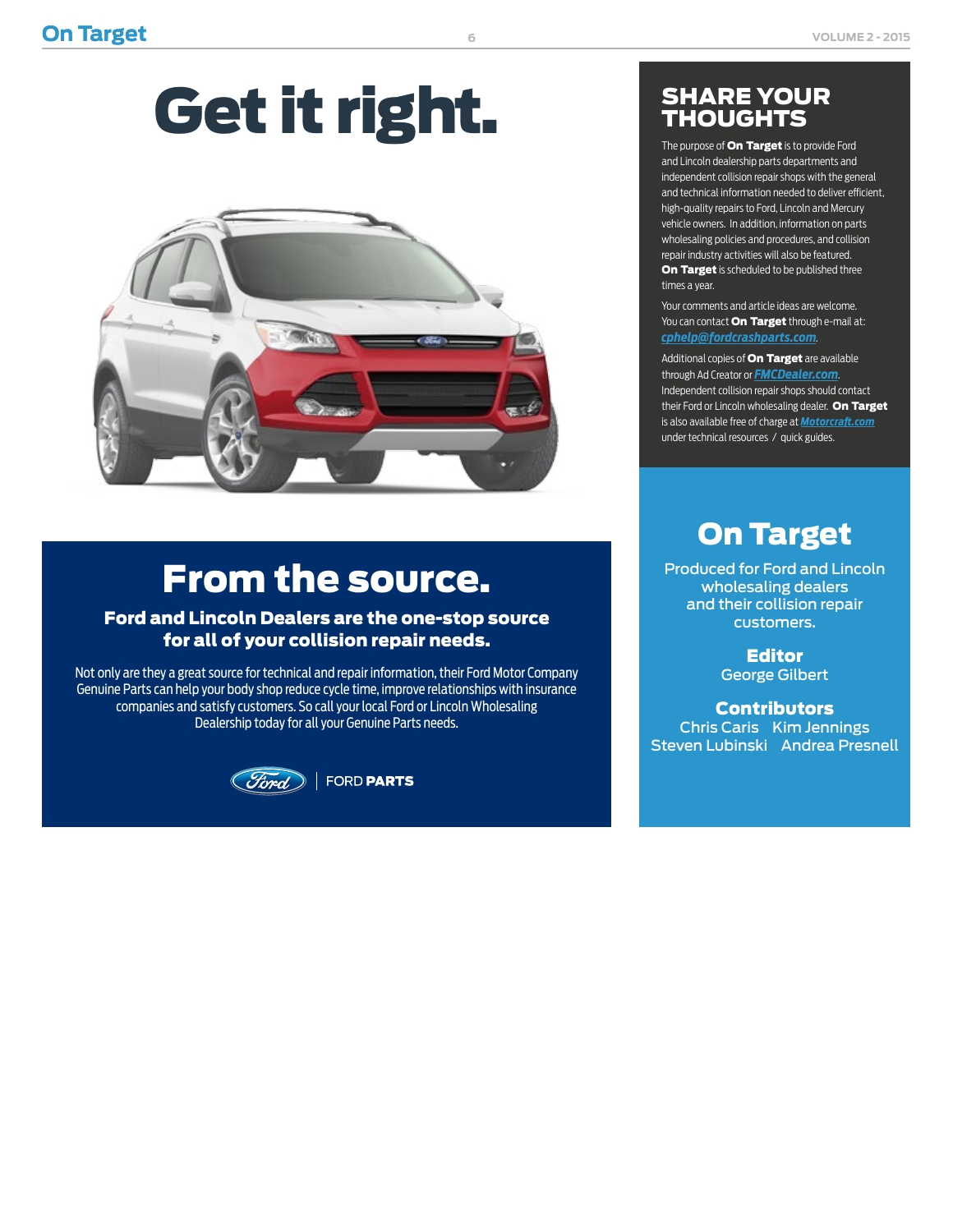

FORD PARTS

Dealership Information

## Crash Parts Order Form

Use this form to provide us with the information necessary to make certain

we deliver the right parts on time ... the first time!

The information below can be found on the certification label located on the driver's-side door jamb.

If the vehicle is damaged in this area provide us with the Vehicle ID# located on the driver's-side front corner of the dashboard.

| <b>VEHICLE ID#</b>                                       | (Need all 17 Digits) |                     |  |                             |              |  |  |
|----------------------------------------------------------|----------------------|---------------------|--|-----------------------------|--------------|--|--|
| <b>TRIM CODE</b>                                         | <b>YEAR</b>          |                     |  | <b>DAMAGE AREA (Circle)</b> |              |  |  |
| MLDG. CODE                                               | <b>MAKE</b>          |                     |  | <b>FRONT</b>                | REAR         |  |  |
| <b>BODY CODE</b>                                         | <b>PHONE:</b>        | $\mathbf{r}$<br>- 1 |  | <b>LEFT SIDE</b>            | RIGHT SIDE   |  |  |
| <b>CONTACT:</b>                                          | SHOP:                |                     |  | <b>UNDERBODY</b>            | LEFT / RIGHT |  |  |
| 2015 FORD <b>F-150</b>                                   |                      |                     |  |                             |              |  |  |
| <b>PARTS ORDER</b><br>Date Ordered:<br>Date Needed:      |                      |                     |  |                             |              |  |  |
| <b>QUANTITY</b><br><b>PART NUMBER / PART DESCRIPTION</b> |                      |                     |  |                             |              |  |  |
|                                                          |                      |                     |  |                             |              |  |  |
|                                                          |                      |                     |  |                             |              |  |  |
|                                                          |                      |                     |  |                             |              |  |  |
|                                                          |                      |                     |  |                             |              |  |  |
|                                                          |                      |                     |  |                             |              |  |  |
|                                                          |                      |                     |  |                             |              |  |  |
|                                                          |                      |                     |  |                             |              |  |  |

NOTE: Refer to vehicle diagrams for part identification and numbers.